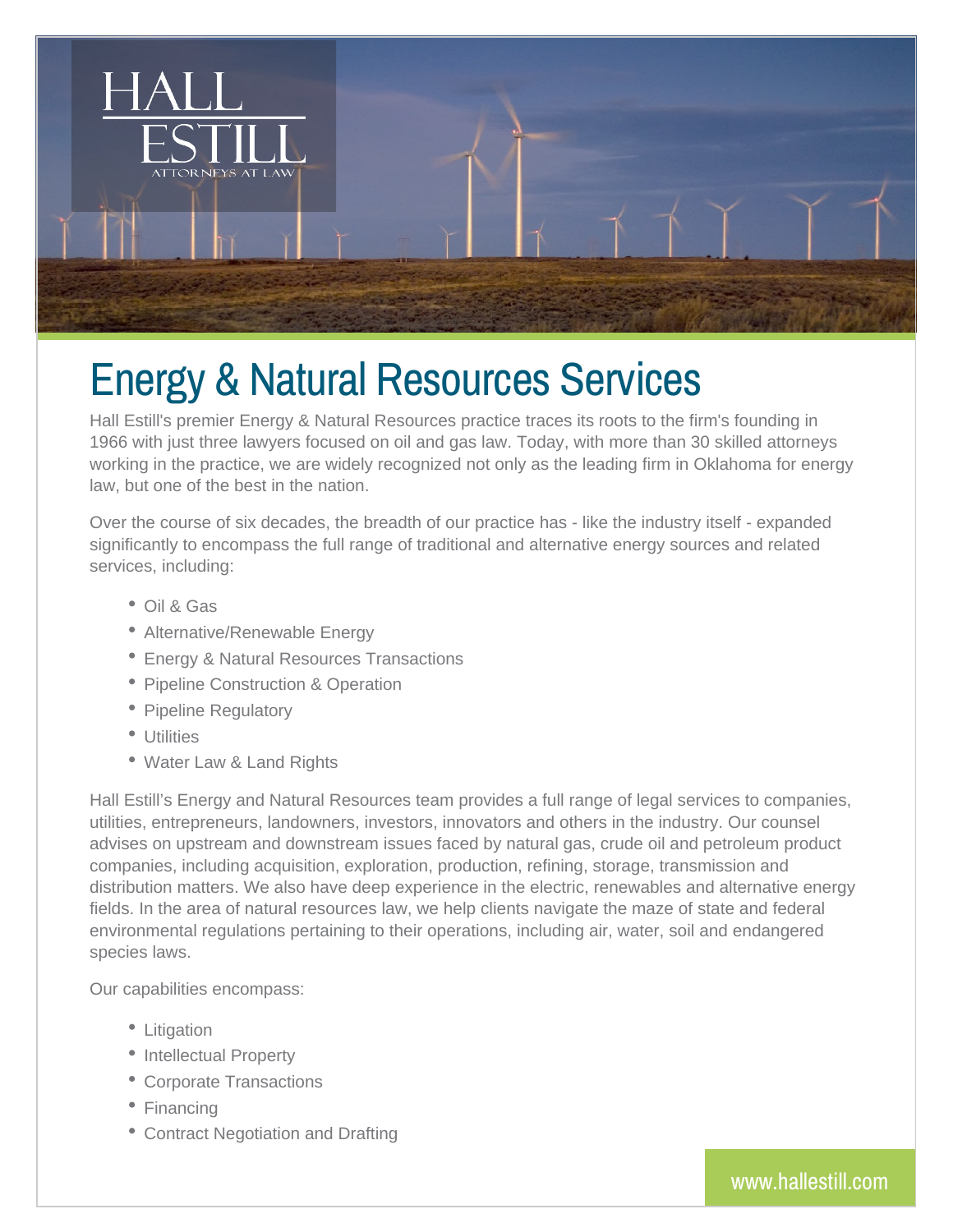- Regulatory and Administrative Board Proceedings
- Title Opinions
- Permitting
- Compliance Counsel

Year after year, Hall Estill and our Energy and Natural Resources attorneys are recognized by such leading legal publications as *Chambers USA*, *Best Lawyers*, *Super Lawyers* and *Benchmark Litigation.* We consistently rank among the country's most noteworthy firms for energy law as well as related legal disciplines. Our team members regularly work with colleagues from our Tax, Real Estate, Corporate, Indian Law and Environmental Services teams to provide seasoned counsel on complex transactions and disputes that cross practice disciplines.

### COVID-19 Legal Updates

COVID-19 Implications for EPA's Enforcement and Compliance Assurance Program

#### In the News

- Hall Estill Welcomes Carson Glass Lamle Back to Hall Estill Following Completion of Her Federal Clerkship
- Hall Estill Welcomes Energy Attorneys Eric Money and Emily Pittman to the Oklahoma City office
- Hall Estill Welcomes Blake Gerow and Jonathan Rogers as Associates in Tulsa and OKC
- COVID-19 Implications for EPA's Enforcement and Compliance Assurance Program
- Hall Estill's Sarah Miller discusses her Selection to National Women's Institute in Tulsa Business and Legal News
- Former Williams attorney joins Hall Estill
- Hall Estill Welcomes Nationally Renowned Energy Law Attorney, Sarah Miller

#### Awards & Recognition

- Hall Estill Recognized For Excellence for the Fifteenth Consecutive Year By Chambers USA
- 11 Hall Estill Attorneys named 2022 Best Lawyers in America® "Lawyers of the Year"
- Hall Estill Recognized For Excellence for the Fourteenth Consecutive Year By Chambers USA
- Hall Estill Receives Top Chambers Ranking For Eleventh Year in a Row

#### Events & Presentations

OKC Attorney Tami Hines CLE Practical Bankruptcy Advice for the Mineral Lawyer April 12

## Published Articles

Attorney Sarah Miller Tulsa World Community Advisory Board- Be Curious About How to Solve the Big Energy Questions